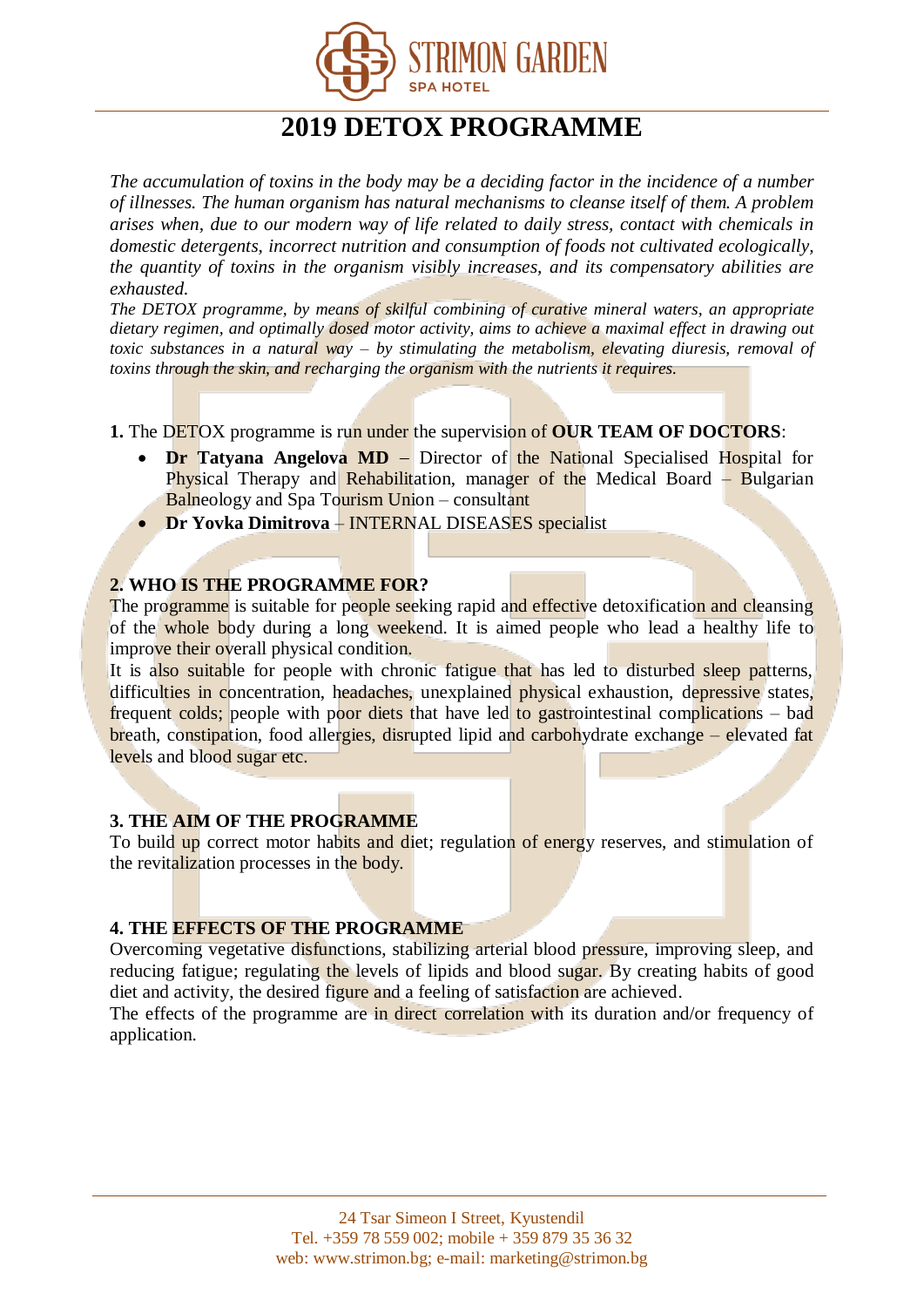

## **5. THE ELEMENTS OF THE PROGRAMME**

• Consultation with a physician (at the beginning and the end)

During the consultation, you are expected to provide information about your state of health that is confirmed by tests and consultations carried out; blood test results performed up to ten days before starting the programme, including full blood count, CRP, blood sugar, lipid profile, ureic acid.

## **THERAPY AND PROCEDURES:**

- **External water treatment** Roman bath, spa pod, hydromassage bath;
- **Taking the waters: using mineral water from the Kyustendil deposits and bottled (no**local) low-mineral content water
- **Heat treatment:**
	- Finnish sauna and/or infrared sauna and/or spa pod
	- Sea salt and peat wraps
- **Lymphatic drainage massage**
- Phonophoresis with ultrasound and detoxifying gels
- **Cosmetic treatment with detoxifying products**
- **Activities and sport**
	- Daily exercises under the observation of an experienced kinesitherapist and/or coach – Pilates, keep fit, aqua aerobics etc.
	- Walks, bicycle rides, etc.
- **•** Health eating
	- The main food groups are: fruit, vegetables, cereals and legumes, nuts, and others.
	- During the programme, low-mineralised water is consumed in quantities determined on the condition of your cardiovascular system and body weight.

# **6. THE DURATION OF THE PROGRAME: 3, 5 or 7 DAYS**

## **7. BONUSES: 10% discount off all extra spa procedures chosen by the client.**